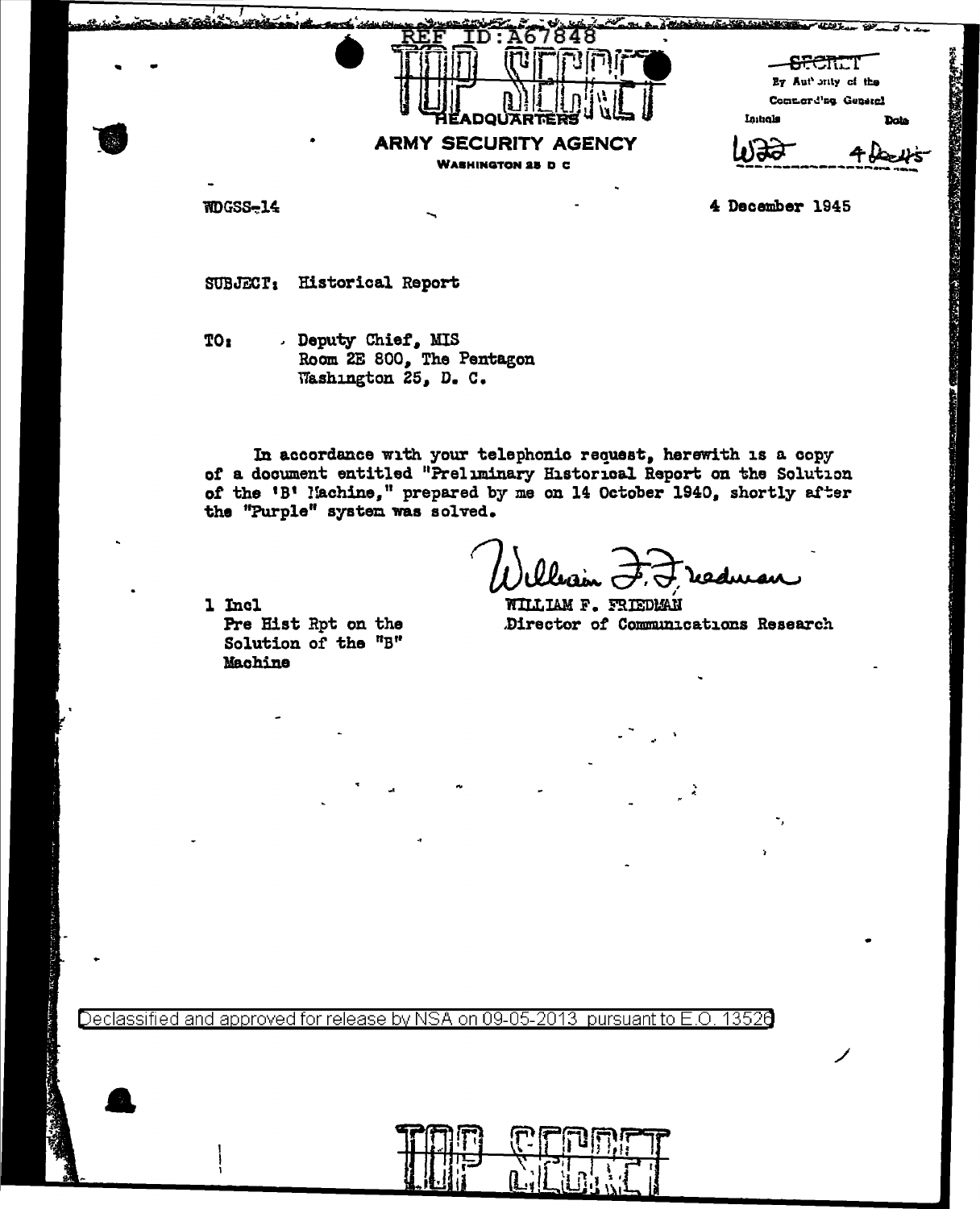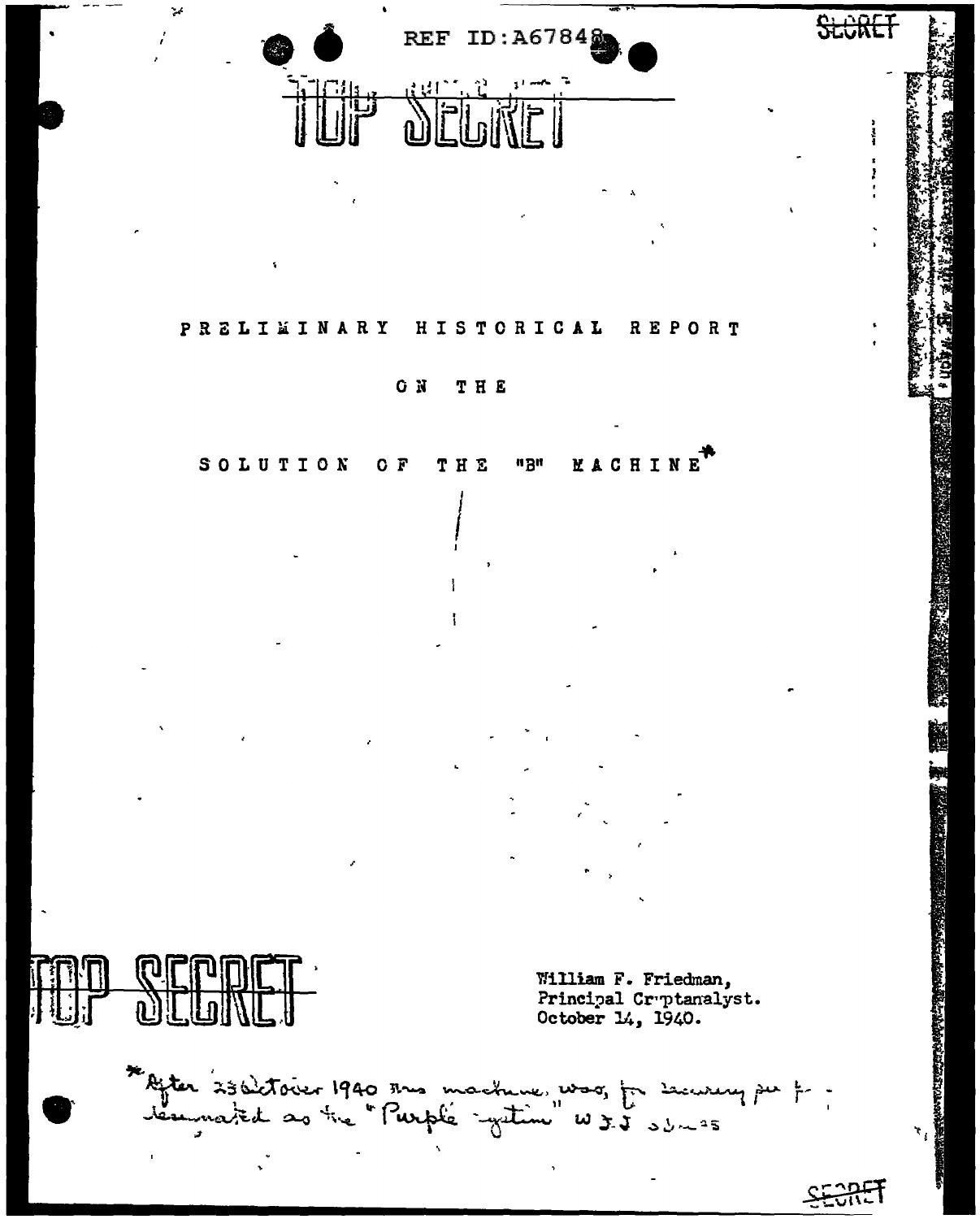

PRELIEINARY HISTORICAL **REPORT** THE "3" YACHINE

Part I. - Technical

In the latter part of 1938, messages appeared in a special 1. secret Japanese cipher giving the authorization for travel for a "Communications Expert" named Okamoto, in order that he might put into service certain or ptographic paraphenalia' termed by the Japanese diplomatic offices as the Type "B" cipher macnine. This machine was to replace the then currently used Type "A" macnine for highly secret communications among the injortant Japanese embassies1 throughout the world and the Foreign Office in Tokyo. On February 19, 1939, a message bearing the date of origin as February 18, 1939, in superenciphered code (K-1 transposed and enciphered by special A-machine procedure) was intercepted and was found to give the effective cate of the initiation of the B-machine as February 20, 1939. The A-machine was still to be used by all holders for certain classes of communication.

2. Among the first messages received after the effective date of the B-machine were three messages, originating in "arsaw, which had a new type of indicator instead of the normal "A" type indicator. Examination of these messares showed that they were definitely not "A" type messages. but due to the fact that six of the twenty-six letters appearing in the text of the messages were abnormally high (as they would have been had the A-machine been used for their encipherment) it was assumed that the messages were prepared by the B-machine and that it was a modification of the basic A-machine. Further intercepts tended to corroborate this theory. "": '-"chine was continued in regular use at Hsinking and Shanghai and very occasionally (apparently vhen the B-machine as out of commission) the A-machine continued to be employed at the places which had been prcvidea with B-machines.

3. After a brief study it was.confirmed that the division of the letters into the categories (one group of six letters and another group of twenty letters) which was the basis of the cryptographic treatment. In the A-machine was retained in the B-machine but with a very important change. Whereas in the A-machine the 6 letters comprising the  $n6'sn$  as well as the 20 comprising the "20's" were enciphered by means of what had been deduced as being a rotating commutator, whose stepping was controlled by a break wheel of 47 positions with certain skips in the cycle (the commutator could advance l, 2 or 3 steps at a time), in the B-machine the "6's" were encuphered by means of a series of 2j hetergeneous and differently mixed alphapets which were constant in their nature and cyclic repetition. These 25 al habets were merely a carefully selected set of 25 of the possible 720 permutations or transpositions of 6 elements taken 6 at a time, and a

Washing StraBerlin, London, Paris, Loscow, Rome, Geneva, Brussels, Ankara, "anynai, and Peking.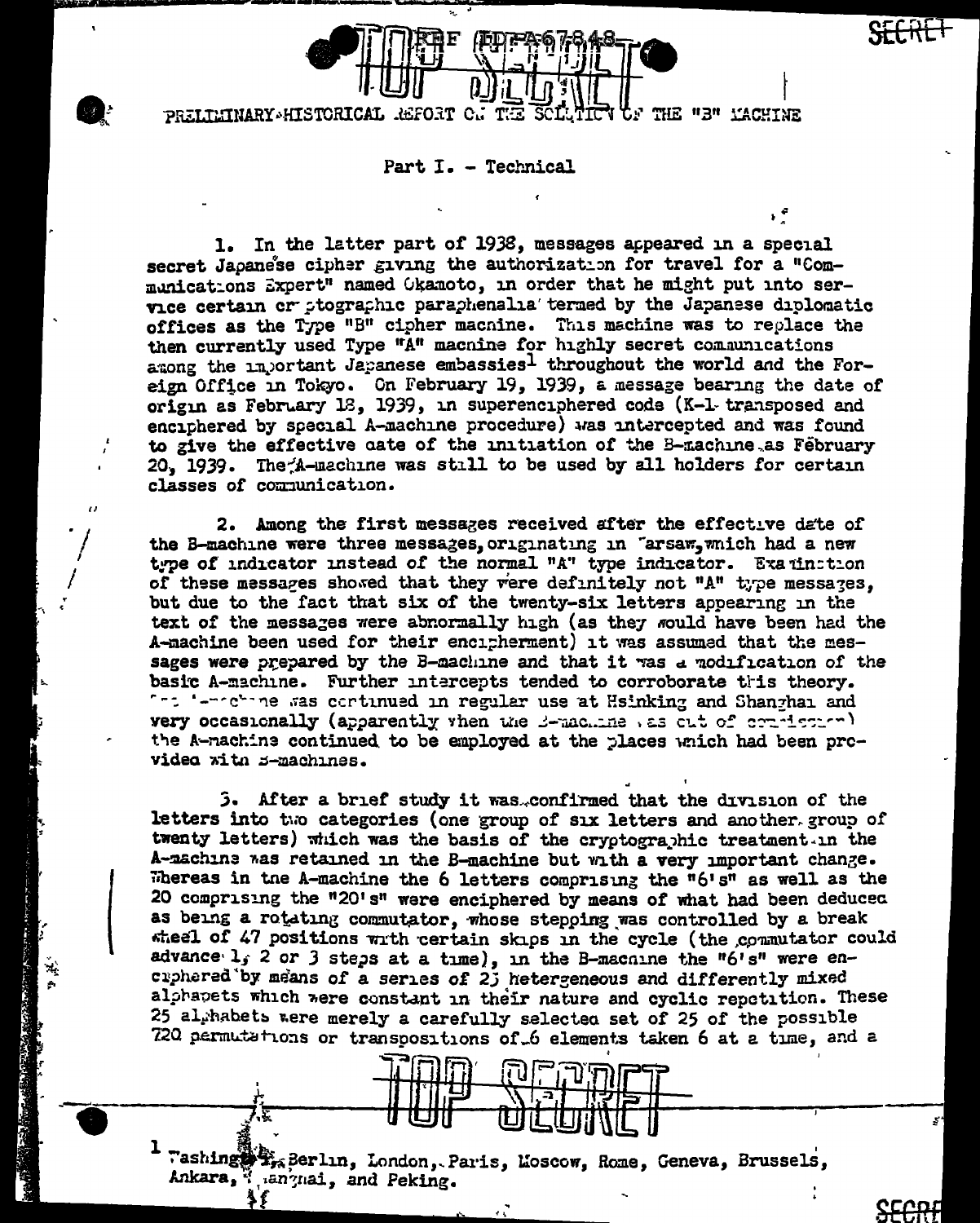

deciphering chart or "development' was c nstructed to corres, ond with these 25 permutations. This chart was revised and corrected from day to day until it became certain that all its elements were absolutely correct.

4. This having been accomplished (by April 10, 1939), it tecame possible, as a result of cryptanalytic technique elaborated for the puroose. to decipher the "6's" in practically every message of any considerable length in the E-machine. It was found that so far as the "6's" between two messages with unlike indicators vere concerned, the only difference bet een one indicator and another was the starting point in the cycle of 25 alghabets. There were 120 onfferent undicators but only 25 different starting points, so that four (in certain cases, five) different indicators represented the same starting point.

5. Then the "6's" in a given message vere deciphered, the plain text values of cipher letters scattered here and there throughout the text became available, so that the skeletons of vords and phrases offered themselves for completion by the ingenuity and the imagination of the cryptanalyst. For example, suppose that on a given day the 6 letters forming the "6's" were  $E \cup A \cup R$  H and the following text was at hand:

Cipher: *B* R A X E P Q C Z V Q O O X H E C F D L N E C R V Q P P L C E R P  $\begin{array}{l} \begin{array}{l} \end{array} \begin{array}{l} \begin{array}{l} \end{array} \begin{array}{l} \end{array} \begin{array}{l} \end{array} \begin{array}{l} \end{array} \begin{array}{l} \end{array} \begin{array}{l} \end{array} \begin{array}{l} \end{array} \begin{array}{l} \end{array} \begin{array}{l} \end{array} \begin{array}{l} \end{array} \begin{array}{l} \end{array} \begin{array}{l} \end{array} \begin{array}{l} \end{array} \begin{array}{l} \end{array} \begin{array}{l} \end{array} \begin{array}{l} \end{array} \begin$ Plain:

It is not difficult to imagine that the missing letters are those shown below:

Cipher: BRAXEFCCEVCOOXHECFDLNHQRVQPPLCDRP. Plain: THEJAPANESEGOVERN. EATRECEESTSTUAT..

In this process of filling in the plainstext values of the "20's" the cr, ptanalyst could be guided only by two things: (1) the positions sno its titles of the deciphered "6's" and (2) the context. For it speecily cecane apparent that any cryptographic relationship between the plain text and the constantly-shifting cipher text values in the case of the letters constituting the group of "20's" had been most carefully eliminated, disguised, or suppressed. This fact corroborated the conclusion drawn from all statistical and analytical tests made on the cipher texts of the various nessages studied.

6. The process of filling in the plain text values of the "2C's" was therefore, as a rule, a very difficult matter, depending usually upon the particular assortment of letters constituting the "6's". If the text was in Japanese there was, in addition to the difficulty inherent in that language itself, the added perturbation occasioned by the fact that the Japanese Foreign Office had, on May, 1, 1939, instituted a species of "Fhillips Code in connection with their use of the B-nachine, ath a long series of arbitrary letters and abbreviations standing for numbers, punctuation signs, and frequently used combinations of letters, syllables, words, and sometimes con-The phrases. For instance, the combination C F C represents period; C C F represents paragraph; the single letter L (not normally used in Japanese)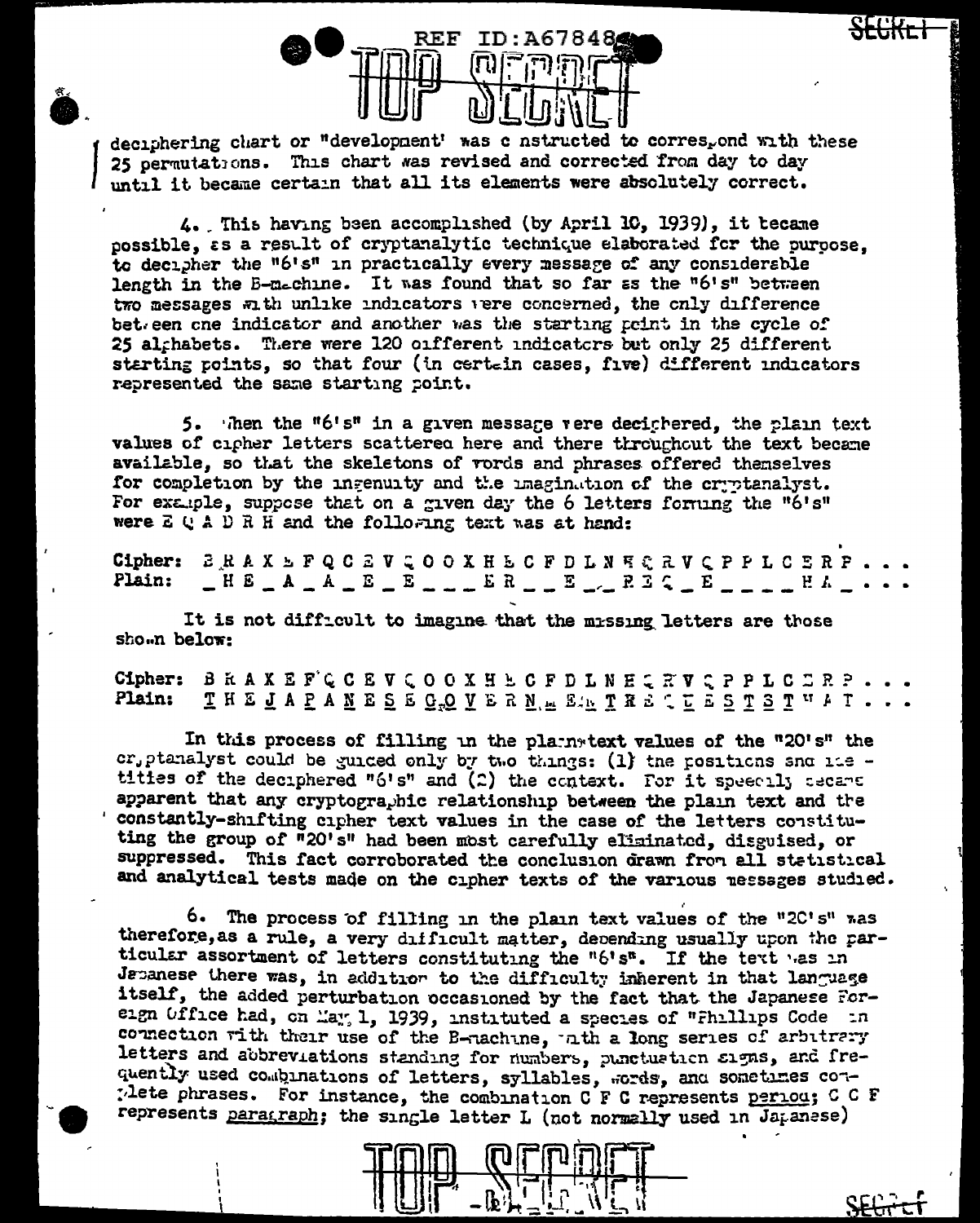

represents the dimit hong ai; X represents ei; P represents ni; V represents long U; C T C represents Frita (sml) ltssm tashi; B K T represents Beikoku (= United states); T K 1. represents Terkokuseifu (= Japanese Covernment); S N W represents Sukunakarazu, etc., etc. Ine difficulties introqueed by this abbreviated or rather code writing alone were quite sta-gering as well as aggravating, for often the "text" even when finally reconstructed appeared more like code or a random assortment of letters than plain text.<sup>2</sup> For the reconstruction of such text, the services of the Japanese experts were absolutely essential, and the rork went very slo ly not only because of its cufficulty, but also because the services of these translaters were available only a small part of the time Alen the traffic for the daily "Bulletin" permitted, which was quite seldom. However, occasionally it was found, after the "6's" in a given ressare had been dec. hered, that these letters and their distribution threughout the message gave good indications of the presence, in whole or in part in the messare, of normal inglish text. In such cases, the "guessing" process as likely to be considerably easier because of the absence of abbreviations (except for punctuation signs, in which case these were a help), because of the  $\cdot$ 

2 A typical example of the sort of "text" usually found at the beginning of messages is the following: Cigher: F G F X P I X U D B D G E C Z L B L N U Z Q O Q H Y N A R Z A R Plain: XFCGJ WFOVD DNOBB FYXFO CFYLC CF\_SG T3J7. DEILO AXPPP LIGDK ZFGRA An IFI COUAV FELBA WTLSI. The correct grouping of letters and the interpretation of the foregoing "plain text" is as follows:  $X F C = D a_1 - g \overline{o}$  $2S = 3$  $G J T = 15$  $G T S = \text{Getsu (month)}$  $F$  O  $V$  = Open parenthesis  $J V R K = Juroku (= 16th)$ ם ס  $= 2$  $H I = Japanese word for "darr"$ N C  $=$  " $of$ " (Jap.plain text  $F I C = Begn$  kana spelling  $G \cup R \vee = \text{Corr}$  (= Green) particle possessive)  $\overline{B}$   $\overline{B}$  $= 1$  $F E L = Close kana, so  $F$$  $\div$  Y X = Close parenthesis)  $E K T =$  Berkoku (= U.S.)  $F G G = Cokuhn$  (= Secret)<br> $F Y L = T$  ancho fugo atukan  $T L S I = Taishi (= Anoassadcr)$ C C F = Snin sko  $\overline{F}$  = Paragrach)

In running language, the message begins as follows: "Number 15 (part 1 of 2 parts) Secret, to be kept within the Department paragraph Cn Laron lets the Lasrican Ambassador, Grew", etc.



 $\mathbf{L}$ 

**地方和我的理想的意思地的感觉 硫酸盐 医沙马根科多氏反应** 

金融的数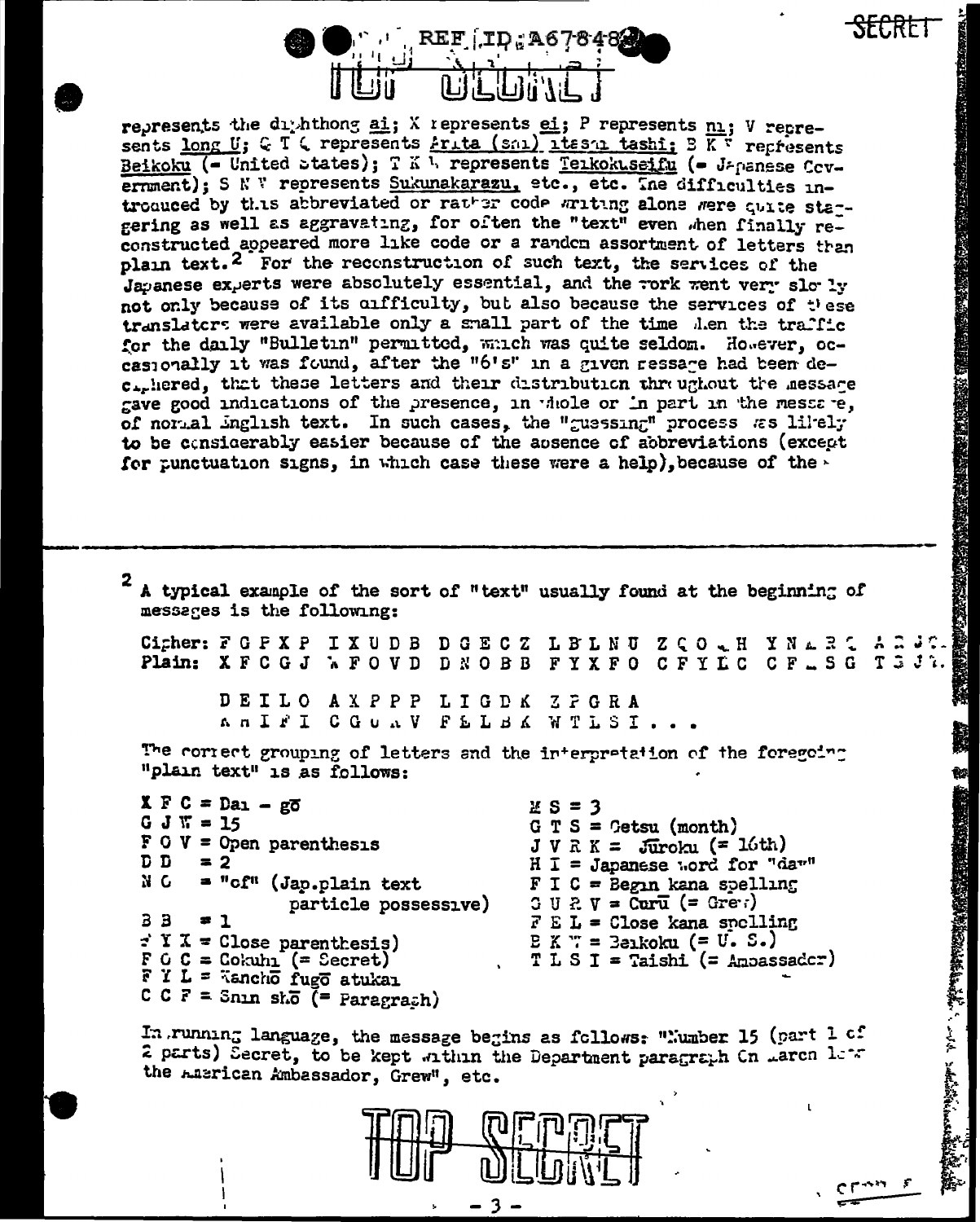**REF** ID:A67848 ί٣

crptanalyst's preater familiarity with the language, and because of the availability of the services of a larger number of workers. It haspened that in several cases, after a fer words had thus been obtained by pure " Lessing", a clue . as afforded as to the general nature of the recsage and this lod to a frantic search for a complete document thich wight be available either in our own files or in the files of other government agencies. One case was found in # ich the B-macrine message contained a caraphrased version of a message which had been transmitted in .- 1 code. Acrantage ras, of course, immediately taken of this circumstance out the ertire text of the B-machine message could never be reconstructed from the paraparased E-I version, possibly because of the excellent para hrasing. casibly because of the presence of abbreviations, possibly because of bot . Certain Inglish text messages, nowever, were reconstructed, some of them to the extent of 90-95., because the cocuments being quoted in the nessares were fortunately located and obtained, most often through the cooperation and good offices of G-2.

7. In all, the plain texts for parts of sche 15 fairly lengthy ressages vere optained by the methods indicated above, and these vere subnected to most intensive and exhaustive cryptanalytic studies. To the consternation of the cryptanalysts, it was found that not only was there a complete and absolute absence of any causal repetitions within any single message, no matter how long, or between two messages with different indicators on the same day, but also that when repetitions of three, or occasionally four, cigher letters were found, these never represented the same plain text. In fact, a statustical calculation gave the astorishing result that the number of resetitions actually present in these criptograms . 25 .s tran the number to be expected had tre letters comprising then been. ... at random out of a hat! Apparently, the mechane had in the mallonus int -- sut brilliantly -- bien continuation to suppress all plain text repetition. Nevertheless, the cryptanalysts and a feeling that this very circumstance would, in the final analysis, grove to be the "muoing of us

tive and mechanism. And so it turned out!

3. In all the foregoing studies; several factors stood cut. First, the basic law underlying the B-machine was of such character that the cipnering mechanisms seemed to start from certain initial settings and to progress absolutely methodically Althout cyclic repetition of any sort. straint turough to the end of the nessages, the longest of which for which plain text had been recovered  $cc_1$  rised over 1,500 letters. Secondly, two icentical plain-text, letters in sequence could never be represented by two identical crpher-text letters; nor could two identical plain text letters 26 letters apart be identically enciphered. This phenomenon which was terred "suppression of duplicate encipherments at the 1st and 26th intervals" forred the subject of long and arduous study, fruitless experimentation and much ciscussion. Thirdly, two messages with inertical undicators or the same day appeared to be identically enciphered, and on direct superwrosition showed themselves to be monoalphabetic within columns, but ritr the monoalphabets constantly, irregularly and unpredictably chilt--n. From column to column. Fourtaly, tro messages with identical indicators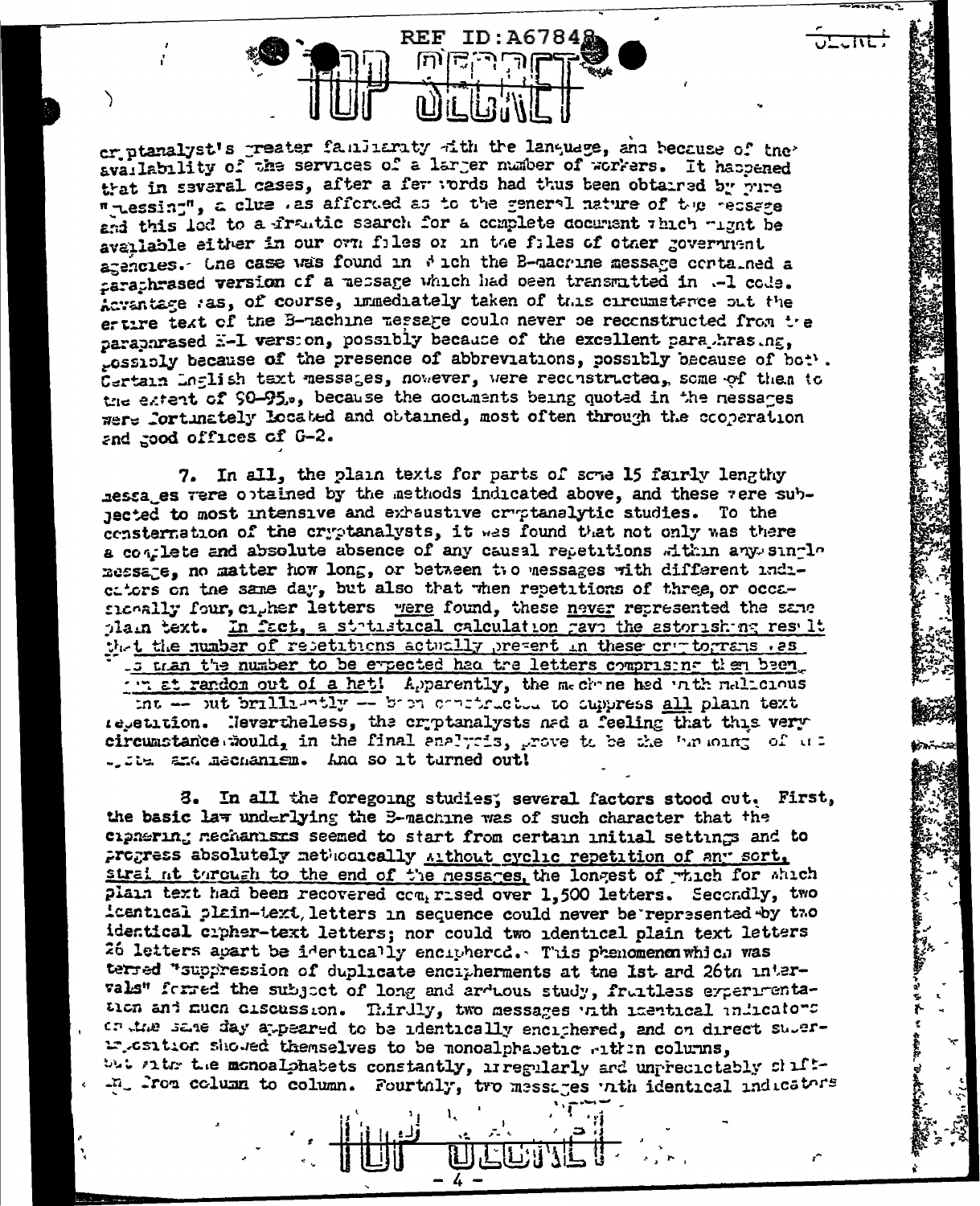on different days (different plugboard arrangements into the machine) vere absolutely different. Fifthly, two messages ath different indicators on the state day (same plugboard arrangement) were absolutely different and stored no cryptographic similarities whatsoever. Sixthly, in each line of 2c. latters, the naentical letters could be \_dentically enciphered execpt at the 1st miterval, that is, identical encorpherients could, and often did, occur vaturn a line of 2t letters at all intervals, except at the 1st interval, altnouth this phenomenon was rare at the 2d, 3d, 4th and 5th intervals.

9. At the same time as the foregoing phenomena were being studied. intensive research as continued in an endeavor to establish primary or basic cicker sequences of the nature of those usually found in cryptographs with rotatan co mutators, rotors, and the like, such as in the Hebern and Colmia ervetographs, our .- 134, etc. For its as inconceivable that the machine en--loved a multiplicity of non-repeating keys of lengths corresponding to the institute of the messages and, moreover, theoretical considerations eliminated tre cossibility that running keys vere being used. Somewhere, somehow, the existence of cyclically repeating keys or sequences must be uncovered before. solution could be effected. But all efforts to disclose the presence of c, clically repeating sequences were fruitless. In one and only one case .ss there found ever the slightest 'int of such sequences as were being sought. " In a certain English text message the letter i was found to be represented b. 2, 26 letters a. a. another Z ras found to be-represented by . I, and again 20 letters away another E was found to be represented by V, .aking the sequence . IV; in the very same message the same trigraph  $Q$  is ras found to represent three D's similarly spaced. Attempts to and to this  $\mathcal{C}$ :  $\lambda$  sequence were absolutely unavailing. In this long, akhaustive and tecious search for repeated sequences or partially repeated sequences much labor and energy was expended but it was realized that the cufficulty is the to the prucity of the text, restite the number and length of the individual messages available for study and for which the plain tont and osen reconstructed. It gecans a parent that that sould be pecossary as' Le se le ne le se ne seul de la centre saverel méssage en 11 a se a 10 de de was million - Salve was a criterior of most soveral meson is intitled in Maria cator but on a ferent days to the same pase, before even the emptence of <u>suc, cyclic sequences could be detected.</u>

10. In all the thousand or nore messages on hand there were but a mere oaker's half dozen or so cases there tuere rere two, nessages on the same day and in the same indiction. pore than the had never been found and thus as to telexpected in a cistem with 120 different indicators available for selection each day. In one case of this rare phenomenon the plain text for one of the tho messages has available but very little could berdone even then as regares the solution of the other member of this pair of messages. For add's a nethod of attach at least 20-25 netsages all in the same indicator in on the same day mother be necess-ry and this as of course recognized as a perfectly hopeless expectation: - There remained the possibility of con-With several messages with the same indicator out on different ays to We same base and mile this netured offattack looked extremely difficult. - ... d ict appear hopeless.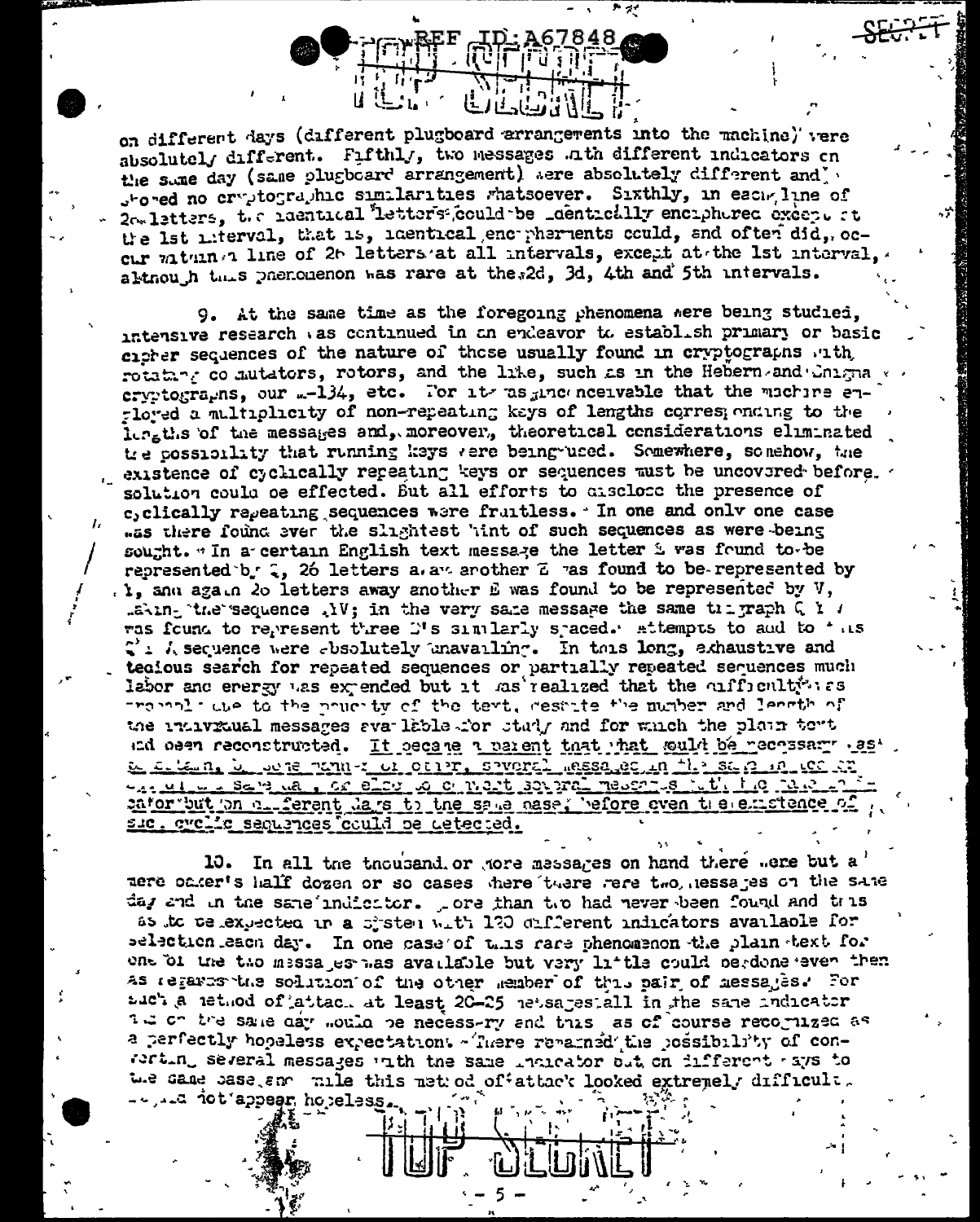11. A method for t is conversion to the same base . as develored and was termed "the identification of homologs." That is, an atternt was to be made to establish what a given letter on a certain days and critical letter on a different day ere treated in an absolutely ident cal or, nore accurately speaking, honologous mann r by the nachine then sut to the cane indicator. This conversion process is too involved to explain in this report but suffice it to say that, difficult though it is, it was successful in two cases. Cne of these yielded a set of 6 pessages, all in indicator. 59173, which could all be reduced to the same base. These formed the rucial set of messages from the study of which success in solution of tre machine was finally achieved.

12. Distribution tables of the letters constituting the text of these six nessages ere made. It should be stated that in four of these six crucial messages only fragments of plain text had been reconstructed, here and there; the complete or nearly complete plain texts of only to of. these six messages had been reconstructed. He merry anough data vere accurulated from these to completely and the other partially reconstructed nessages to yield distribution tables lich, on careful examination, insclosed the presence of repeated sequences, here and there. This, on September 7J, 1940, at about 2:00 P.M., was the very first indication that a successful attack uight be possible. There was much excitement at this first glimmer of light upon's subject that had for so hany months been shrouded in couplet's darkness and regarded occasionally ath some liscouragement. The nature of the distribution tables retermed to also too involved to explain in this report, but suffice it to indicate that they showed certain symmetries between the succe: sive cigher equivalents of a jiven plain-tent letter and the successive a pearances of that plain-text letter in the cryptogra ale text.

13. As' soon as the existence of cyclic or swametric se uences reat more that when the nade to uncover couplete assic sequences of the true theoretically predicted., But many conflicts and inconsistencies soon develored, the id the fact that the crit togra nic la s underlying the suffiing iron sequence to sequence vere still unenorm. Concurrently rith the work connected with straightening out and repoving inconsistencies in these. reconstructed basic sequences ran the .Erk of uncovering the cryptographic laws referred to, and very soon the general nature of the latter oecane quite clear. All efforts were concontrated upon the development of the specific laws and specific basic sequences applicable to the indicator under study, viz. 59173, ath a view to uncovering all the cryptographic freromena in this case and then searching for analogous phenomena in the case of other indicators. Cortain qualified personnel from other sections were brought in to assist, and a considerable amount of night ork vas found desirable in order to push this study to completion at the earliest possible coment.

14. By september 27, just one . eek later, the rork had procressed to a point here it became portraite to armd in two translations representthe very first "solution' to the D-nacune: Tweessages of recent. dates, both in the 57173 indicator, meremovaleble and term solved by.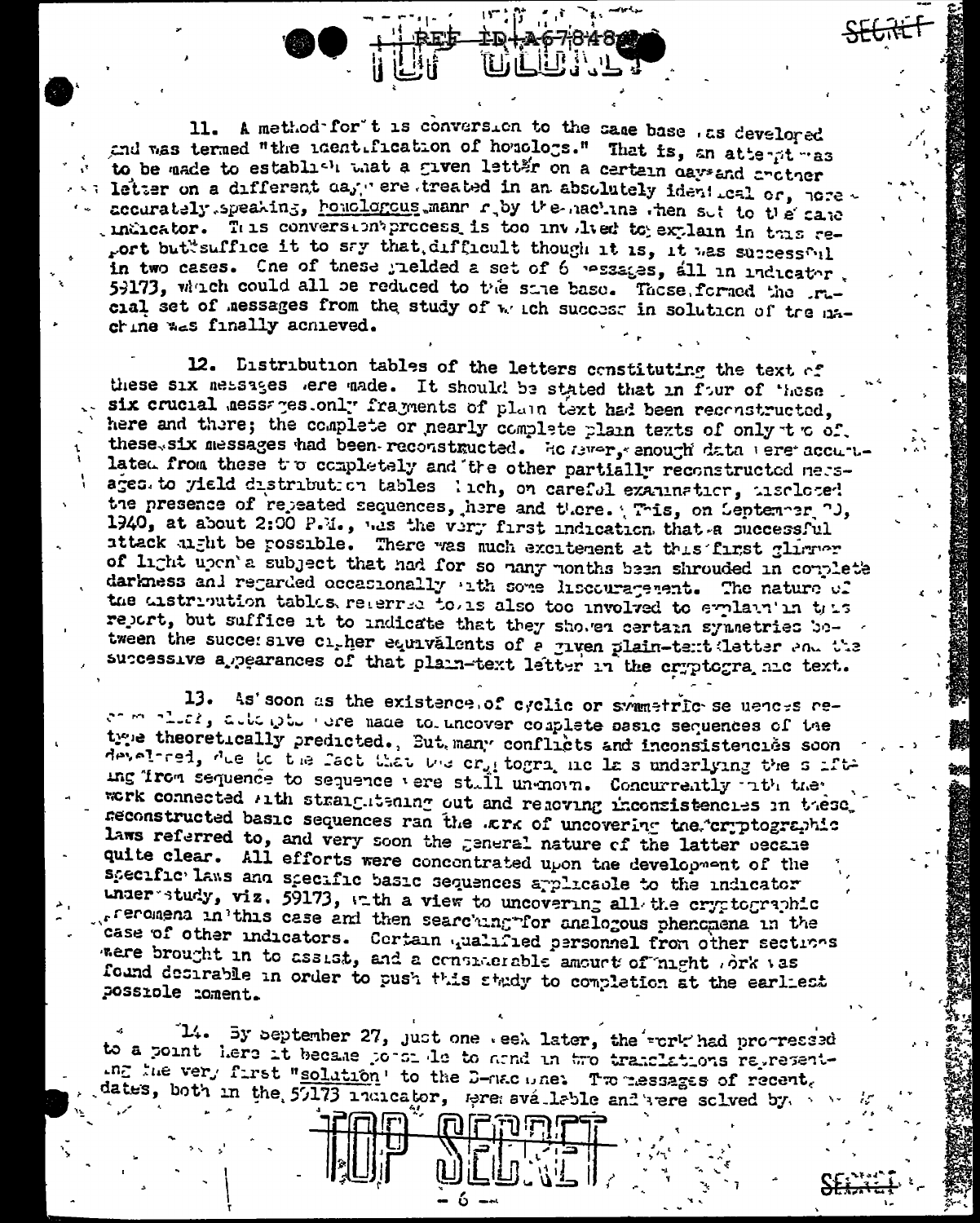andlying the principles of solution, by bonologs, guided by the aid of the reconstructed bisic sequences. It was all the more gratifying that this could be done on the very way that summuncement was made of the signing of the Tripartite Agreement among Germany, Italy, and Japan.

**REF** 

ID: A67848

15. Juch vork remained to be done, i's ever, since only the data abblicable to but one out of the whole set of 120 indicators were at hand. To solve the remaining 119 indicators appeared still to present quite a large grooten. These solutions corsist of finding the initial settings of three 20-lavel rotary, electrical cryptogragic elements of 25 points erc, and finding the erder in which these three elements are brought into play within each indicator system. This but little slackering of the pace act by the personnel themselves, ork n-s progressed with vigor and at this homent solutions for over one-third of the 120 indicators are available.

16. As to the mechanics of the E-machine, naturally the basic principles of its construction and operation were deduced from the cryptographic phenomena-ooservable in the messages, and marediately plans were initiated. for the construction of an equivalent machine for our purposes. Orders for the nateriel for 2 fully automatic nachines were placed and expedited. Thile awaiting the arrival of this material a hand-operated machine as aesiveed by personnel of the J-B section, constructed by them, and is at this initing being used to assist in the decipherment of messages. Basically, the  $B-1$ consists of 13 rotary, 6-level, 25-point, suitches of the type employed in autonatic telephony. One of these 13 s atches controls the encryherment of the "c's" and it goes through the same 25-point cycle over and over again as many times as is necessary to encipher the messages. It has 150 crossconnections, which, as stated above, had been established lon-ago. Is to  $t$  or  $200$  or  $t$  , and the upon procedure of process of  $\beta$  can be of  $T$  is the process of  $\alpha$ bank having 500 cross-connections, naking a total of 1,500 sub-circuits arallthle for the enclicituant of any given letter. The arrencements for advance these suitches is such that for a tiven indicator, say 20045, bar. Thus ber 3 steps continuously, bank number 2 steps once for every 25 ste s of pan. number 3, and tank number 1 steps once for every 625 steps of bank number 3. This type of notion has been designated as a "321" motion. For another inatcator the order of this stepping may be arfferent and in all there a pear to be 6 different types of stepping: 1-2-3, 1-3-2, 2-1-3, 2-3-1, 3-1-2, and 3-2-1. Although there are 120 different redicators there are only 6 criferent types of rotion or step, ing of the three ciphering saitches, so that it appears that each type of motion is represented by 20 cifferent indicators. what differentiates one indicator from another within such a set of 20 indicators are the relative starting points within the three ourks of suptemes. These starting points appear to have boen very carefully selected so as to preclude or reduce the porsibility of "overlaps," that is, the production of the messages with in whole or in part nave been enciphered of identical keying elements an identical sequence. Cnce these factors concerning all inmicators have oeen established, and our machine is in operation, the reading of B-machine messages resolves itself into the establishment of the wally plugboard arrangement, that is, the order and identity of the aires leading From the keyboard into the cryptograph and thence out of the cryptograph into the printing unit. Cryptanalytic procedures for this purpose have already ocen established and tested, so that this should not be a serious

ורו ירול

化特甘油基

다 지나를

 $\mathbf{L}$ 

 $\sum$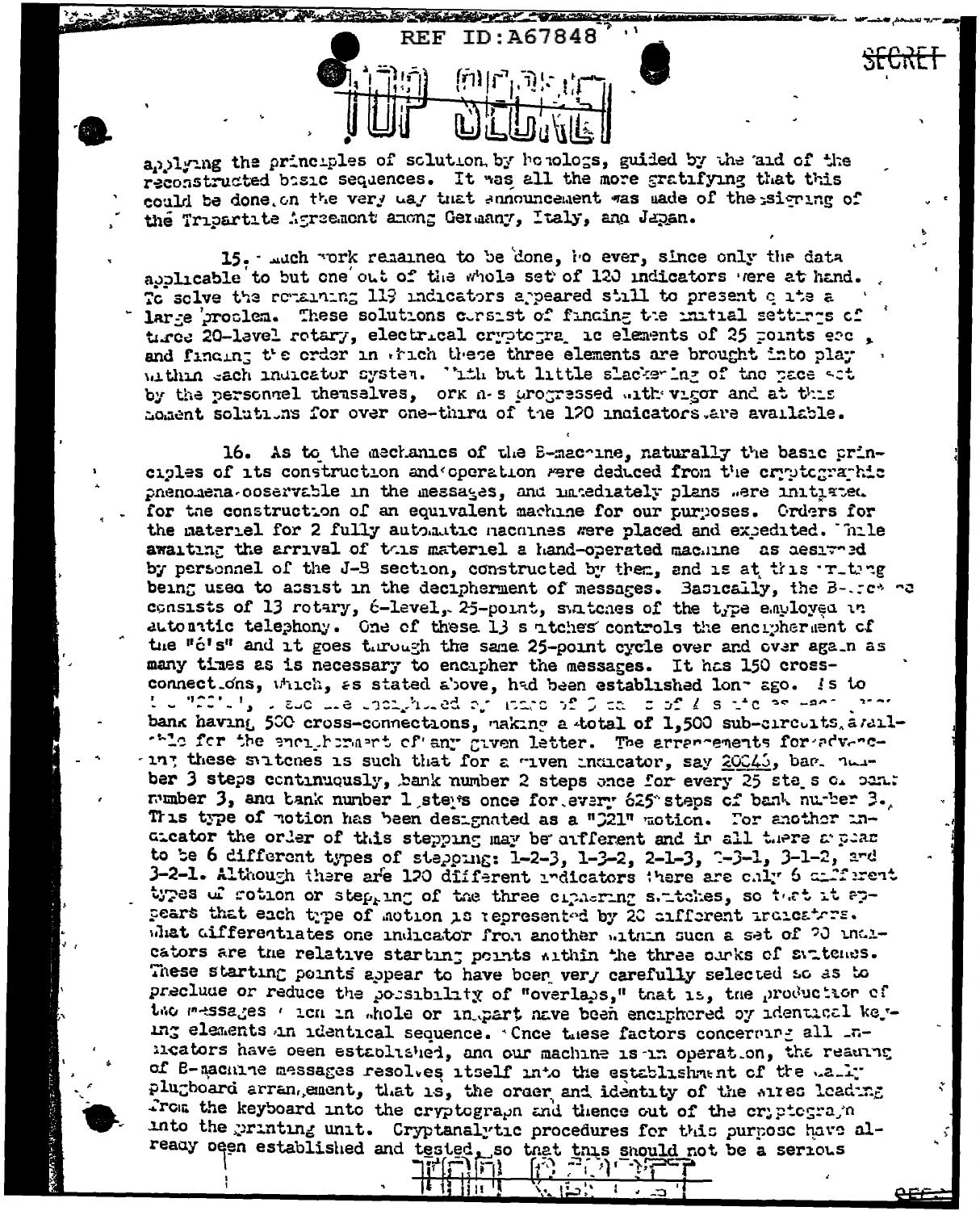

roblem. Jiven a long message or several snort ones of the same date. solution should be possible in an expeditious manner.

17. The solution of the B-machine has, as a concomitant, thrown considerable light upon the mechanism of the A-machine with the result that our present a-machine will be modified in the light of these hiscoverles and will be made more efficient. The whole situation with respect to the cipher machines em loyed by the Japanese Foreign Cffice now appears to be integrated into a consistent scheme of development from its carhest and simplest beginnings, about 1930, to its present quite conjier form. Problems concerning the A-machine and questions for which losical and "reasonable" answers could not be found are now explainable on the simple grounds of the type of cryptographic mechanism employed in the earlier machines, which seems to be the rotary switch used in autouritic tele hony, rather than the revolving commutator employed in our present A-macnine.

\* \* \* \* \* \*

## Part II. Credits

18. The successful solut on of the B-machine is the culminat on of 12 sonths of intensive study by a group of criptanalysts and assistants working as a harmonious, well-coordinated and cooperative team. Cnly by such cooperation and close collaboration of all concerned could the solution possibly have been reached, and the name of no one person can be selected as deserving of the major portion of credit for this achievement. The parts played by the individual members of the team may, hovever, be indicated.

19. The specific direction and coordination of all studies on this project was the joint work of Orgensland Frake D.Porlett and Issistant ur puralyst mobert 0. Ferner. Their indefatigable labors and brilliant analytical work testify and are a credit to there organized the shall, in an ing all experience. To their joint uirection and efforts are due the evtressl; fruitful analysis of the cryptographic mechanics underlying the operation of the B-machine as a nuole, the theory of its operation, and the development and solution of the "6's" at any early date in these stun-.es. They were also extremely active in pushing the solution to a successful conclusion by organizing and oirecting the reconstruction of the cevelopments or wirings of the switches for the "20's". Junior Cryptanalysts Conevieve ... Grotjan, Albert . S.mall, and agauel S. Snyder cid nost excellent work in recovering the "6's" during many months of apparently hogeless effort. In this work they were occasionally assisted by Cryptographic Specialists Cyrus C. Sturgis, Jr., Kenneth D. miller, and Jienn 5. Laudig. Of the latter two mentioned, it should also be stated that their very large output of work in the decoding of J code material, actisted part time by other nemoers of the J-Section, lifted much of the heav, burden of 't is absolutely necessary current translation ork from the



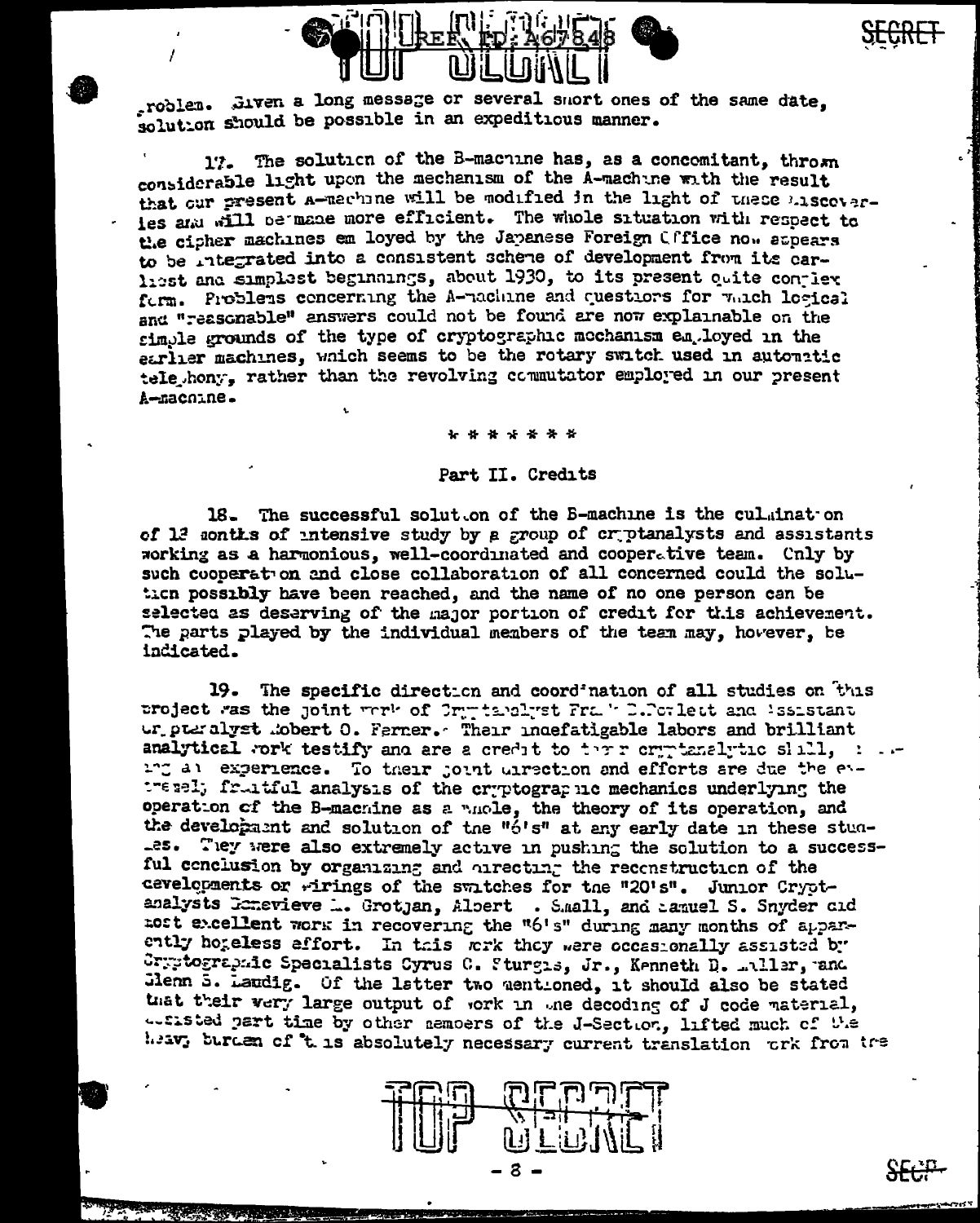$\frac{1}{2}$  or se,  $\frac{1}{2}$  short ones of the same date,  $\mathcal{L}_{\text{c},\text{d}}^{\text{deupark}}$ 

 $\angle a$  of the B-ms, when has, as a concomitant, thrown a  $\sigma$  is the hanism of the A-machine with the result A the Willie I of the A-machine with the result<br>Time with be a server-<br>The contribution of the server-Loyed Lent in the conduction with respect to the conduction of the conduction of the conduction of  $\mu$  and  $\mu$  and  $\mu$  and  $\mu$  and  $\mu$  and  $\mu$  and  $\mu$  and  $\mu$  and  $\mu$  and  $\mu$  and  $\mu$  and  $\mu$  and  $\mu$  and  $\mu$   $f^2$  could crept found are now explainable on the type of to be aphacemechanism endows in type of to be sphile mechanism employed in the he rotary switch used in automatic the view of the commutator employed in our present

**SECRET** 

Part  $\frac{1}{4}$ . Credits  $\frac{1}{4}$ 

 $538$ ful  $r^{i/\text{lutoc}}$ sive foody by  $\mathcal{F}_{\mathcal{F}}$  , and  $\mathcal{U}'$  $205$  the  $120$  $\rightarrow$   $\prime$  $\boldsymbol{P}$  $\mu$  fin

 $\mu_{\mu\nu}$  were  $\mu = 2i$ 

 $20 - 20$ 

(法)/紀念/2, 112, an.

 $\mathbb{Z}^*$ alists "/rus

the line of the second

 $\lim_{k\to\infty} \left\| \mathcal{L}(\mathbf{z}) \right\|^2 \leq \frac{1}{\sqrt{2}} \left\| \mathbf{O} \right\|^2$ 

 $58.87$ 

tais

 $itel$ .

 $\mathbf{a}$   $\mathbf{a}$ 

 $1.2 - 12$ 

 $2$  of  $t$  of  $F$   $\bullet$ 

• \≀√

د بي

**REF** 

ID.A67848

if the B-machine is the culmination whive the coor group of cryptanalysts and assistants. gives morphilate "ated and cooperative team. Only by the solu-<br>close fined, then of all concerned could the soluen regards. The name of no one person can be close that the name of no one person can be 2 of the individue ortion of credit for this achievement.<br>the individue embers of the team may, however, be

 $\cdots$  difection of all studies or this malyst Frank S.Rowlett and Assistant the the indefatigable labors and brilliant if / w ' r Jo cit to their criptanalytic skill, ... bo if the riction and efforts are due the e tretton and efforts are due the enplyzz<sub>"</sub> is a prographic mechanics underlying the  $\mu$ s is a prographic mechanics underlying the  $\mu$  is  $\mu$  of  $\mu$ ,  $\sigma$ ,  $\mu$  of  $\mu$ ,  $\sigma$ ,  $\mu$  of  $\sigma$ ,  $\sigma$ ,  $\mu$  of  $\mu$ ,  $\sigma$ ,  $\mu$ ,  $\sigma$ ,  $\mu$ ,  $\sigma$ ,  $\sigma$ ,  $\sigma$ ,  $\sigma$ ,  $\sigma$ ,  $\sigma$ ,  $\sigma$ ,  $\sigma$ ,  $\sigma$ ,  $\sigma$ ,  $\sigma$ ,  $\sigma$ ,  $\sigma$ ,  $\sigma$ ,  $\sigma$ ,  $\sigma$ ,  $\sigma$ ,  $\sigma$ ,  $\sigma$ , these students are in pushing the solution to a successthe streeting the reconstruction of the where the "20's". Junior Crypt.<br>12 28 November 2018, and Samuel S. Snyder cid they were occasionally assisted by turgis, Jr., Kenneth D. aller, and mentioned, it should also be stated the ne decoding of J code material, the world when I is the decoding of J code material, Besary current translation work from the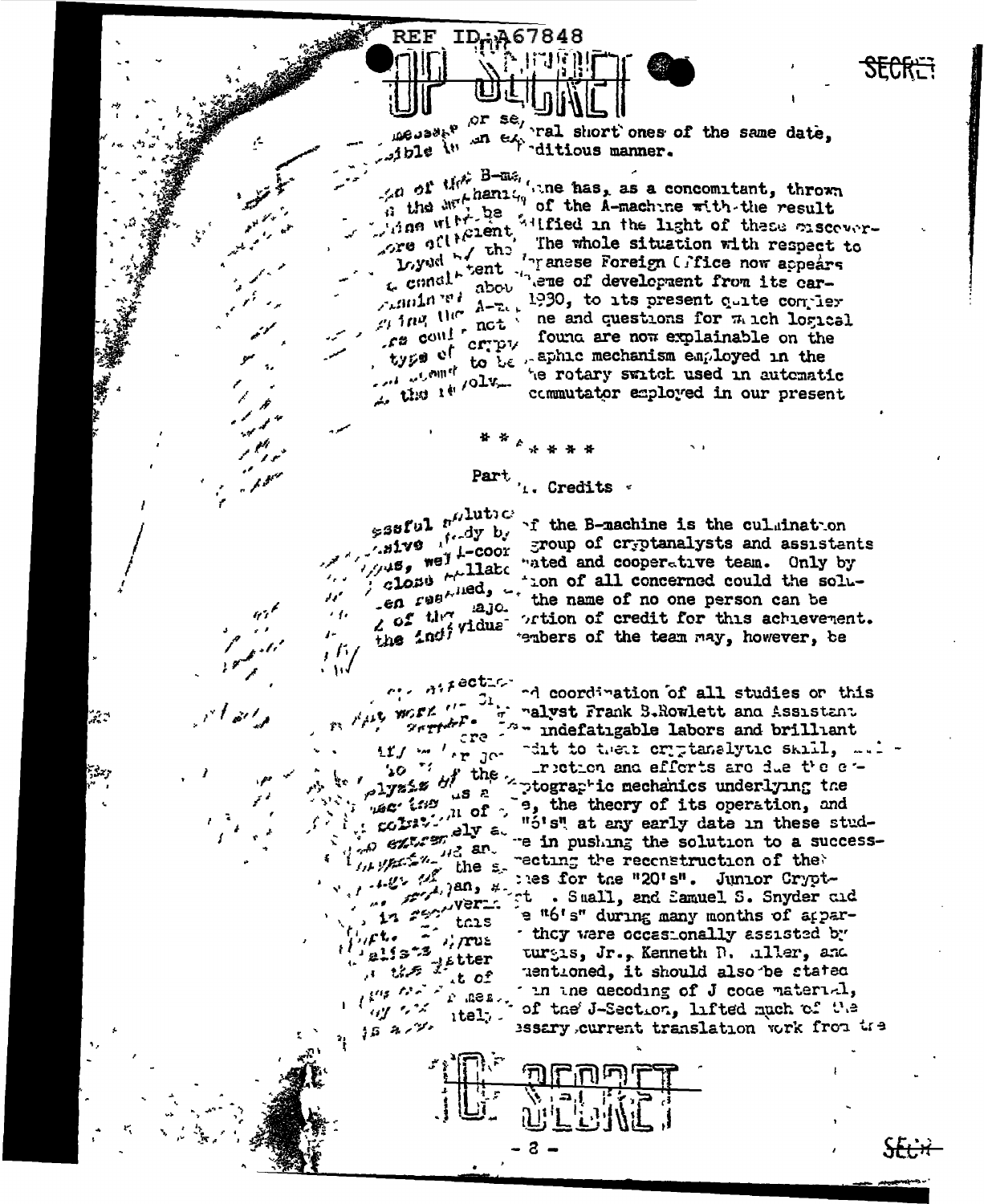shoulders of the other members of the J-section, thus giving the latter more time for research on the 3-nachine than would have otherwise been possible. For the original suggestion of the electrical telephone s itching accuanism for duplicating the encipherment of the "6's", the design and construction, in collaboration ith ir. Ro lett, assisted by other herbers of the section, of the mar' ine for deciphering the "6's" and for excellent vork in the aecipheraent of the "6's" in current traffic over many menths, Cryptographic Specialist (now lst Lieutenant) Leo Rosen is to be mentioned. Fe also supervised and assisted in the construction of the hand-operated E-machine designed by the cryptanalytic staff of the J-section; in this latter project Junior Cryptanalyst H. F. Dearce, Cryptographic Specialist idward J. Hawkins, Sgts. Lider and Foy also assisted. In this connection, it should also be mentioned that the shop facilities of the Ladio Laboratory, Pavy Yard, .ere kindly placed at our disposal and certein material furnished therest, through the courtesy of Counander L.F. Safford of the Communications Security Group, Office of Naval Communications. This greatly facilitated the construction of the hand-orerated E-machine. The excellent work of Tabulating Lachine Supervisor Ulrich J. Krosfl and Cryptanalytic lide Lary J. Dunning in performing countless tabulating machine operations deserves mention, as well as the painstaking nork of the various card punch operators under their supervision. Tiss Gronenburg performed and assisted in many clerical jobs of routine and special nature in connection that these studies. The work of Research Analysts John B. Hurt and Paul S. Cate must be mentioned in connection with our efforts to reconstruct the texts of messages in Japanese. This difficult work had to be done in what little time could be spared from their regular and arduous duties as trarslators. The .ork of Cryptographic Clerk Frances L. Jerome in maintaining the files of the intercept traffic necessary to these studies proved to be extremely helpful; her everyday .ork in operating the "6's" deciphering machine was painstaking and accurate. To Cryptographic Clerk Mary Louise Frather credit should be given for the tertil keeping of the records and index of all messages; it vas also she who found the paraghrased K-1 message mentioned in Par. 6, and thich played an important part in the final break into the system. After the initial solution of the "CO's" had been hade there was great pressure to hurry the ork along as fast as possible. In addition to considerable overtime vork by members of the J-section, certain personnel from other sections of the S.I.S. were brought in to assist. Some of them performed this "ork only as voluntary overtime. In this special assistance the names of the following persons are to be mentioned: Associate Cryptanalyst Abraham Sinrov, Assistant Cryptanalyst Lawrence Clark, Junior Cryptanalyst Delia Ann Taylor, Cryptographic Clerk "ilma Z. Berryman, and Cryptographic Specialist Equaid E. Christopher, Jr.

 $\mathbf{r}$ 

The vigilance and excellent work done by our various monitor stations in intercepting and copying the necessary traffic also deserves special mention. The assistance rendered by G-2 in obtaining certain cata has alreacy oeen mentioned.

The undersigned was directed to participate in the "B" machine studies in August 1939, and from that time on these studies vere under iis general supervision, at the same time that he carried on some of the cuties from which he had not ocen relieved. In addition to this general supervision

وا (صابی